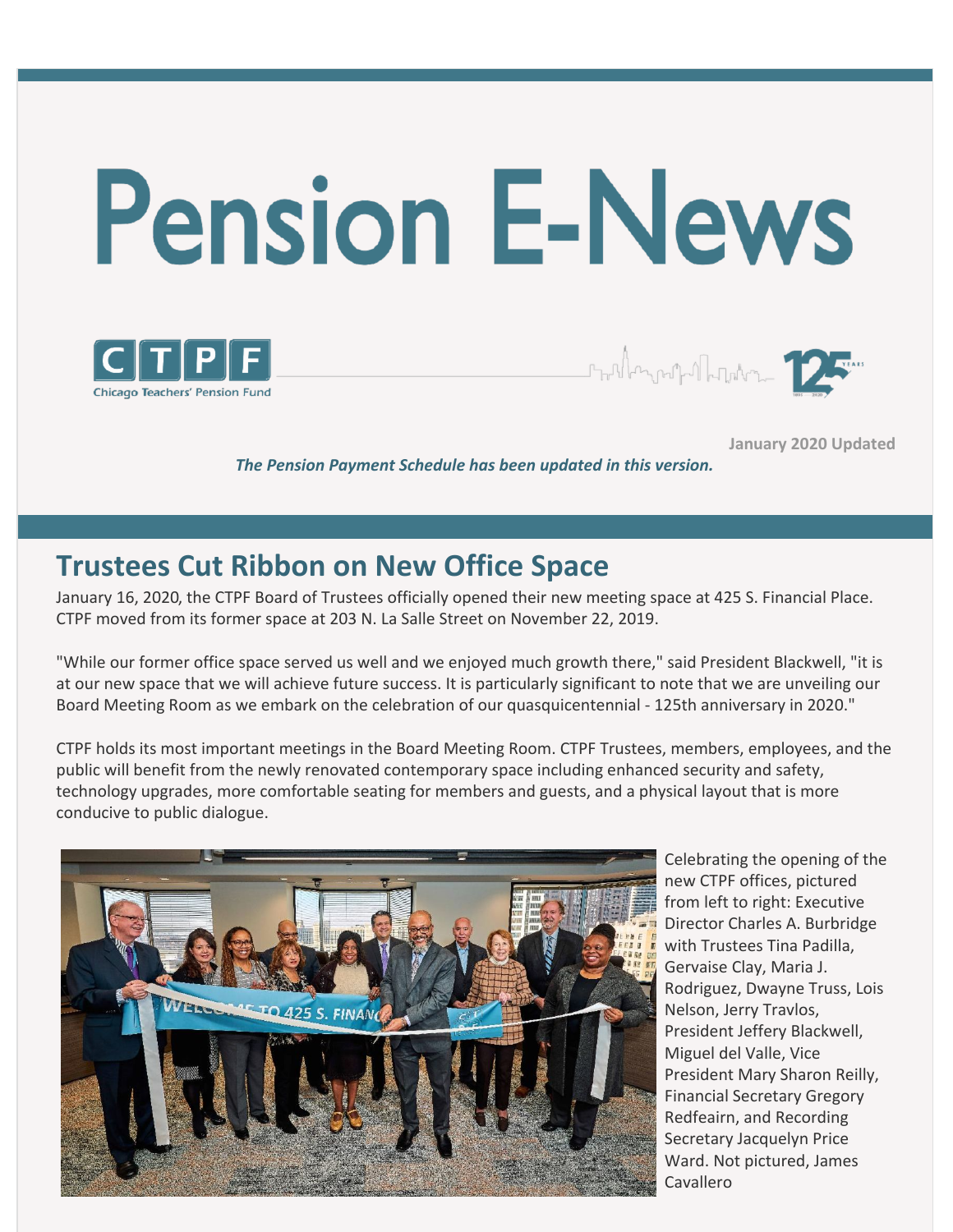**Office Address** Chicago Teachers' Pension Fund 425 S. Financial Place, Suite 1400 Chicago, IL 60605-1000

**Phone and fax numbers** have not changed: General: 312.604.1400 Members: 312.641.4464 Fax: 312.641.7185

#### **New Security Procedures**

All visitors must present a government-issued photo ID and clear the building's security before proceeding to the 14th or 15th floors. Members who plan to visit CTPF for an appointment or public meeting should call Member Services in advance at 312.641.4464 or email [memberservices@ctpf.org](mailto:memberservices@ctpf.org) and ask to be added to the visitor list for the day.

#### **Additional Information**

Read more about parking and transit options on [CTPF's Office Information page.](https://www.ctpf.org/office-information)

### **2020 Retirement Seminar Registration Now Open**

If you're considering retirement in 2020, please join the Chicago Teachers' Pension Fund (CTPF) for a retirement seminar. The seminars provide a one-stop-shop for retirement information, including a general overview of the CTPF and CPS retirement processes. CTPF's Member Services Department will be available at all seminars to answer individual questions, assist with completing forms, and provide notary services.

Registration for the seminars is required. Click here to register for a seminar.

**February 17, 2020** Hilton Oak Lawn 9333 South Cicero Avenue Oak Lawn, IL 60453 9:00 a.m. (full) and 1:00 p.m. Free parking available

**April 7, 2020** Chicago Teachers' Pension Fund 425 S. Financial Place, 3rd Floor Conference Center Chicago, IL 60605-1000 9:00 a.m. and 1:00 p.m. Discounted (\$17) and valet (\$15) parking available.

[The registration confirmation will include additional information about transportation and parking options. Click](https://www.ctpf.org/office-information) here to learn more about visiting CTPF.

### **CTPF Celebrates Quasquicentennial Anniversary in 2020**

The Chicago Teachers' Pension Fund (CTPF) will celebrate its quasquicentennial (125th anniversary) throughout 2020. CTPF will commemorate this milestone of serving members, constituents, community, and citizens of Illinois with distinction.

The quasquicentennial provides a unique opportunity to reflect on the rich history of the Fund, and renew CTPF's commitment to helping teachers from the very first day to the very last and beyond.

As part of the 2020 celebration, the Fund is seeking photos

### **Call for Photos and Reflections**



*Blaine Elementary school in 1895, the year CTPF was founded.* 

and memories/reflections of CTPF educators, with a goal of obtaining a photo from each of the past 125 years. Do you have a photo of yourself at work in your classroom or work space? Or even a parent or grandparent? Please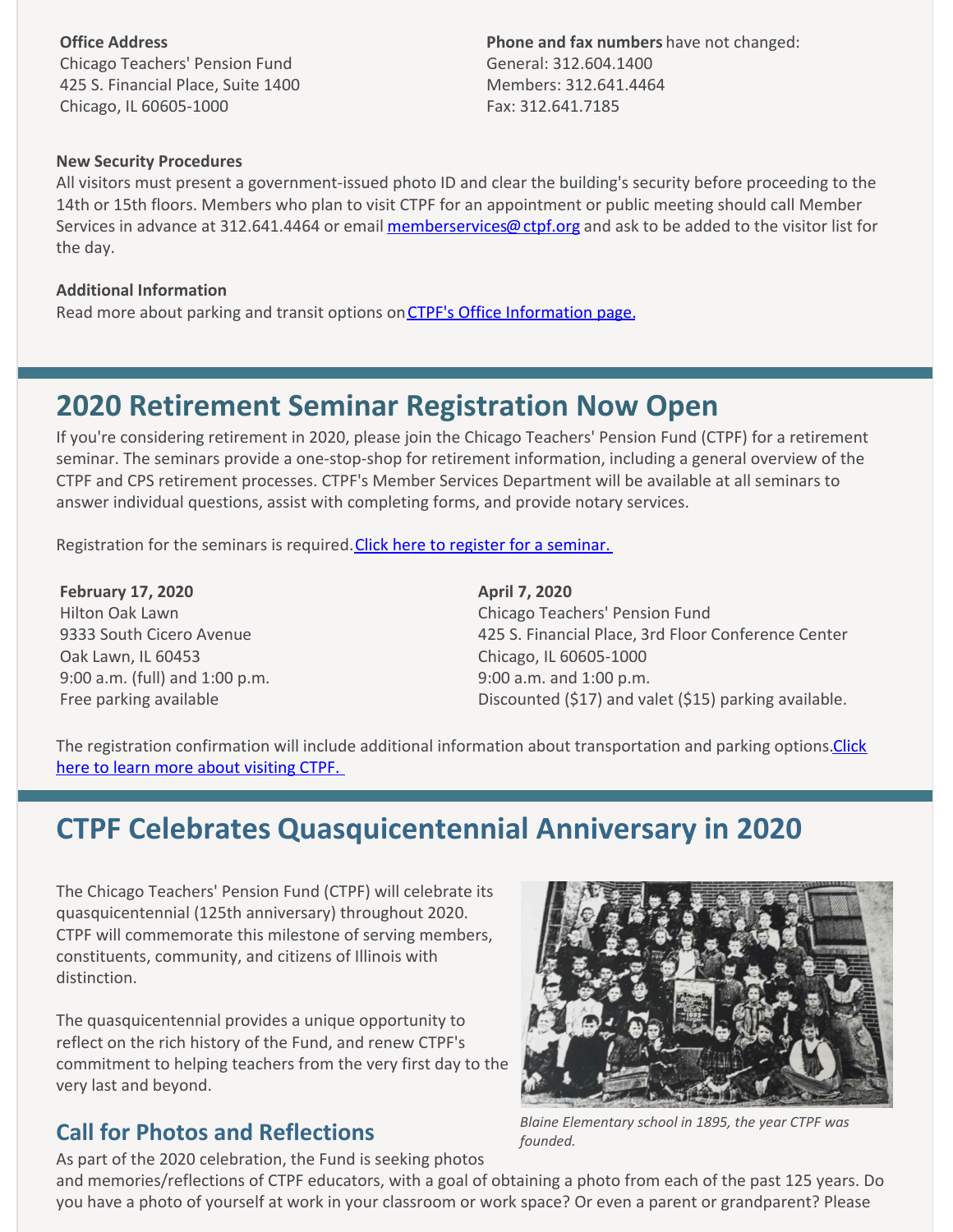share them with us. We'd also like to collect words of wisdom and thoughts about teaching. We may use them in a special slideshow that we will share with our members.

#### **How to share your story with CTPF:**

- 1. Email a photo of yourself in your workenvironment to [socialmedia@ctpf.org](mailto:socialmedia@ctpf.org).
- 2. Please include your name, school, and year taken (approximate is fine).
- 3. Submissions may be shared in a special slideshow and on social media (full name will not be used).
- 4. Please briefly share your favorite classroom story, best practices in education, or words of wisdom for the next generation of teachers or retirees. [Click here to send your words of wisdom.](https://docs.google.com/forms/d/e/1FAIpQLScpnGIPRvQ88OJep_QAyIM-8pMSYz80eDFwURTIKoC8okTFOA/viewform)

## **1099-R Mailings**

Form 1099-R reports the distribution of pension benefits. CTPF will mail Form 1099-R to all retired members by January 31, 2020.

#### **Security Enhancement for 1099-R Forms**

As an added security measure, Social Security numbers on 1099-R forms issued in 2020 will be truncated (\*\*\*-\*\*-1234). Replacing the first five numbers with asterisks will help protect member personal identifying information in accordance with Internal Revenue Service protocols. The electronic Form 1099-R sent to the Internal Revenue Service will include the full nine-digit Social Security number for matching purposes.

| MB No. 1545-0110                         | <b>Distributions From</b><br>Pensions, Annuities, |
|------------------------------------------|---------------------------------------------------|
| 2019                                     | Retirement or                                     |
|                                          | Profit-Sharing<br>Plans, IRAs,                    |
|                                          | Insurance                                         |
| 1099-R<br>loen<br>Total                  | Contracts, etc.                                   |
| distribution /                           | Copy B                                            |
| ederal income tax                        | <b>Report this</b>                                |
|                                          | income on your<br>federal tax                     |
|                                          | return. If this                                   |
|                                          | form shows                                        |
| Net unrealized                           | federal income                                    |
| appreciation in<br>employer's securities | tax withheld in                                   |
|                                          | box 4, attach                                     |
|                                          | this copy to<br>your return.                      |
| Other                                    |                                                   |
|                                          | Their induces and an in                           |
|                                          |                                                   |
|                                          |                                                   |

## **Snowbirds: File a Temporary Change of Address**

Are you a CTPF retiree heading south for the winter? Make sure you file a temporary change of address form with CTPF. Address changes cannot be made over the phone. To submit a Change of Address, please call Member Services at 312.641.4464.

# **Save the Date: Town Hall Webinar**

CTPF Executive Director, Charles A. Burbridge, will offer a **Town Hall webinar** on Wednesday, March 18, 2020, at 4:30 p.m. The program will offer a quarterly update and overview of your Pension Fund. Topics that will be covered include a quarterly financial update, a look at plans for our 125th Anniversary Celebration, and a review of important dates and information for members considering retirement in 2020. The webinar will last about 45 minutes.



# **CTPF is Hiring**

Looking for a change in the new year? Do you know a recent graduate or experienced professional seeking employment? Our Chicago-based group is looking for qualified candidates with a variety of abilities and skills. Multiple positions are available. Competitive salary & benefits. CTPF is an Equal Opportunity Employer. Apply today or encourage your friends and colleagues to visit [ctpf.org/jobs](http://www.ctpf.org/jobs).

**Spread**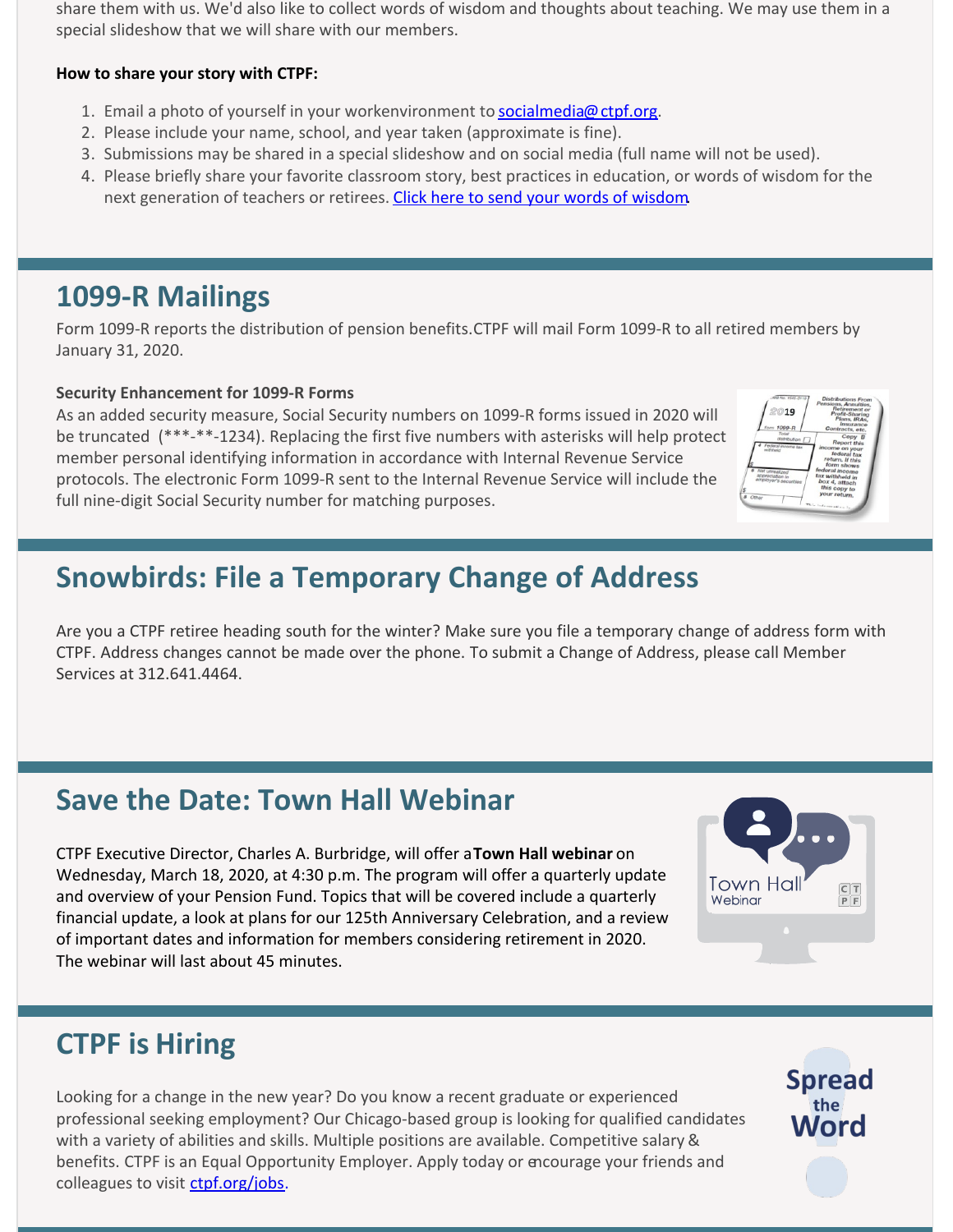## **Pension Payment Schedule**

The schedule for mailing checks and direct deposit dates through June is listed below Click here for the full schedule.

| <b>Month</b>  | <b>Last Day to</b><br><b>Submit an Address or Tax</b><br><b>Withholding Change</b> | <b>Check Mailing Date</b> | <b>Direct Deposit Date</b> |
|---------------|------------------------------------------------------------------------------------|---------------------------|----------------------------|
| February 2020 | January 15, 2020                                                                   | January 30, 2020          | February 3, 2020           |
| March 2020    | February 12, 2020                                                                  | February 27, 2020         | March 2, 2020              |
| April 2020    | March 16, 2020                                                                     | March 30, 2020            | April 1, 2020              |
| May 2020      | April 15, 2020                                                                     | April 29, 2020            | May 1, 2020                |
| June 2020     | May 13, 2020                                                                       | May 28, 2020              | June 1, 2020               |

#### **Address and Withholding Changes**

Need to make a change to your address or withholding allowances for 2020?

Click to download [CTPF Form 420: W4-P for withholding changes](https://www.ctpf.org/sites/main/files/file-attachments/form_420_w-4p.pdf)

Click to download [CTPF Form 107 for Change of Addresses](https://www.ctpf.org/sites/main/files/file-attachments/form_107_temp_post_1.pdf)

Return completed forms to [imaging@ctpf.org.](http://imaging@ctpf.org) Changes received after the change dates listed above will be processed the following month.

## **Employer Contribution Reporting**

Each pay period, Employers remit employee pension contributions to CTPF. Illinois law requires that these contributions be made within a certain time period. If the Employer does not send the funds within the required time, penalties may be assessed. Recognizing the importance of informing members of Employers who are late in making their employee contributions, the Board directed CTPF staff to publish a listing of delinquent employers. **[Find a copy of the most recent list here](http://ctpf.org/employer-contribution-reporting).**

### **CTPF Features**

 **Retired Members: Are You Redefining Retirement?**

**Active Members: Does Your School Shine?**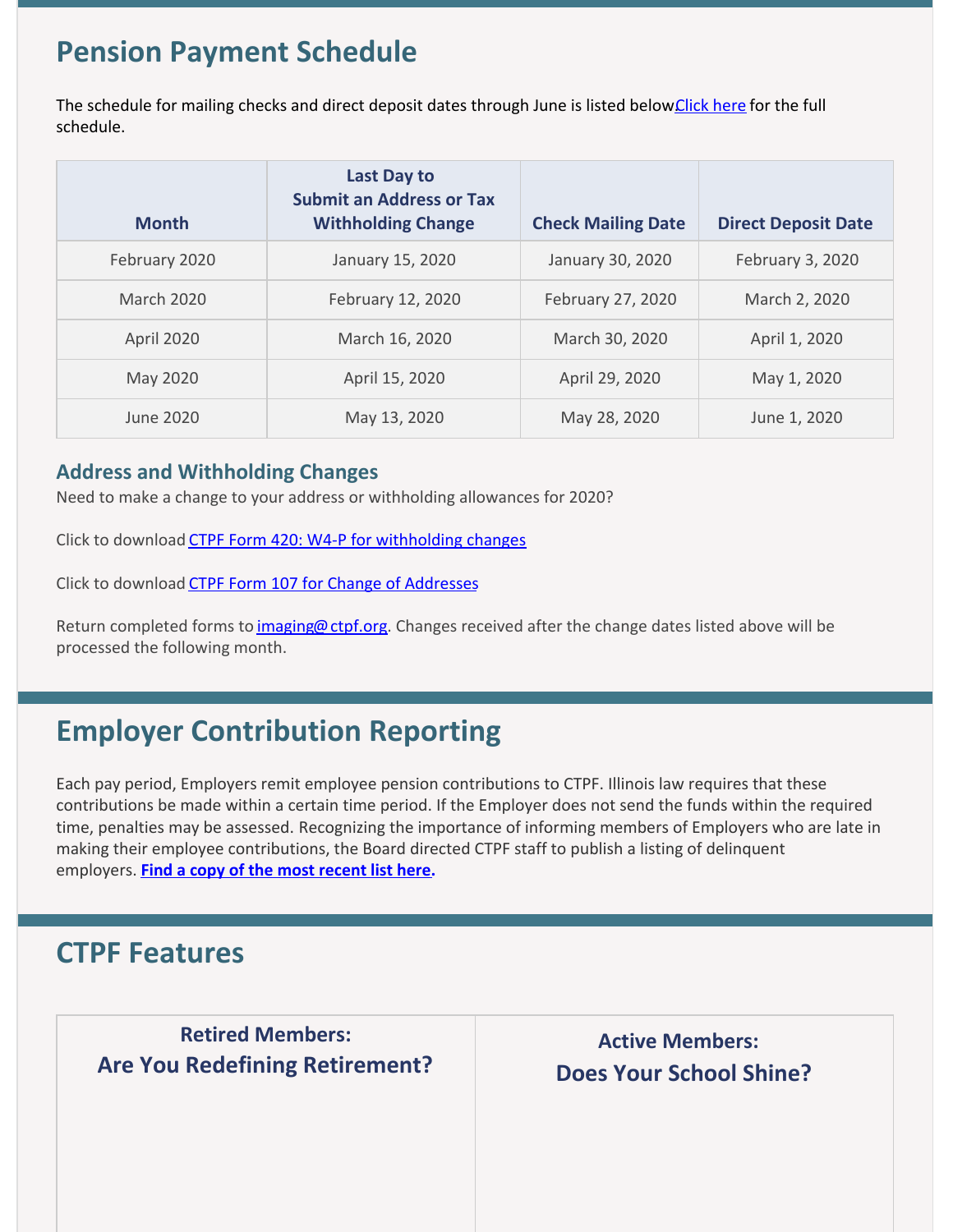

What are you doing to stay active, creative, engaged, and involved in your retirement?

Email your story about how your retirement is unique to *[socialmedia@ctpf.org](mailto:socialmedia@ctpf.org)* and we may contact you for a Redefining Retirement feature.



What is your school doing to be creative, innovative, and to make a difference for students and faculty?

Email your story about how your school stands out to *[socialmedia@ctpf.org](mailto:socialmedia@ctpf.org)* and we may contact you for a School Spotlight feature.

### **Whistleblower Reporting Notice**



The Chicago Teachers' Pension Fund (CTPF) has a whistleblower reporting hotline where complaints may be submitted through an interview, anonymously, or self-identified. The hotline is available for CTPF members, employees, and other parties who engage with CTPF. Complaints may also be submitted online, emailed, or faxed. Find more information at [ctpf.org/whistleblower-reporting](http://ctpf.org/whistleblower-reporting).



All current meeting dates, office information, and upcoming event information can be found on the CTPF Calendar at [ctpf.org/calendar](http://www.ctpf.org/calendar).

#### **STAY CONNECTED & SPREAD THE WORD**

CTPF will continue to share information at[ctpf.org](http://www.ctpf.org) on social media, in E-Lerts, and in*E-News*. Please consider forwarding this email to a friend who may be a fellow pensioner.



#### **CTPF BOARD OF TRUSTEES**

Jeffery Blackwell, *President* Mary Sharon Reilly, *Vice President* James Cavallero **Tina Padilla** 

Gregory Redfeairn, *Financial Secretary* Jacquelyn Price Ward, *Recording Secretary*